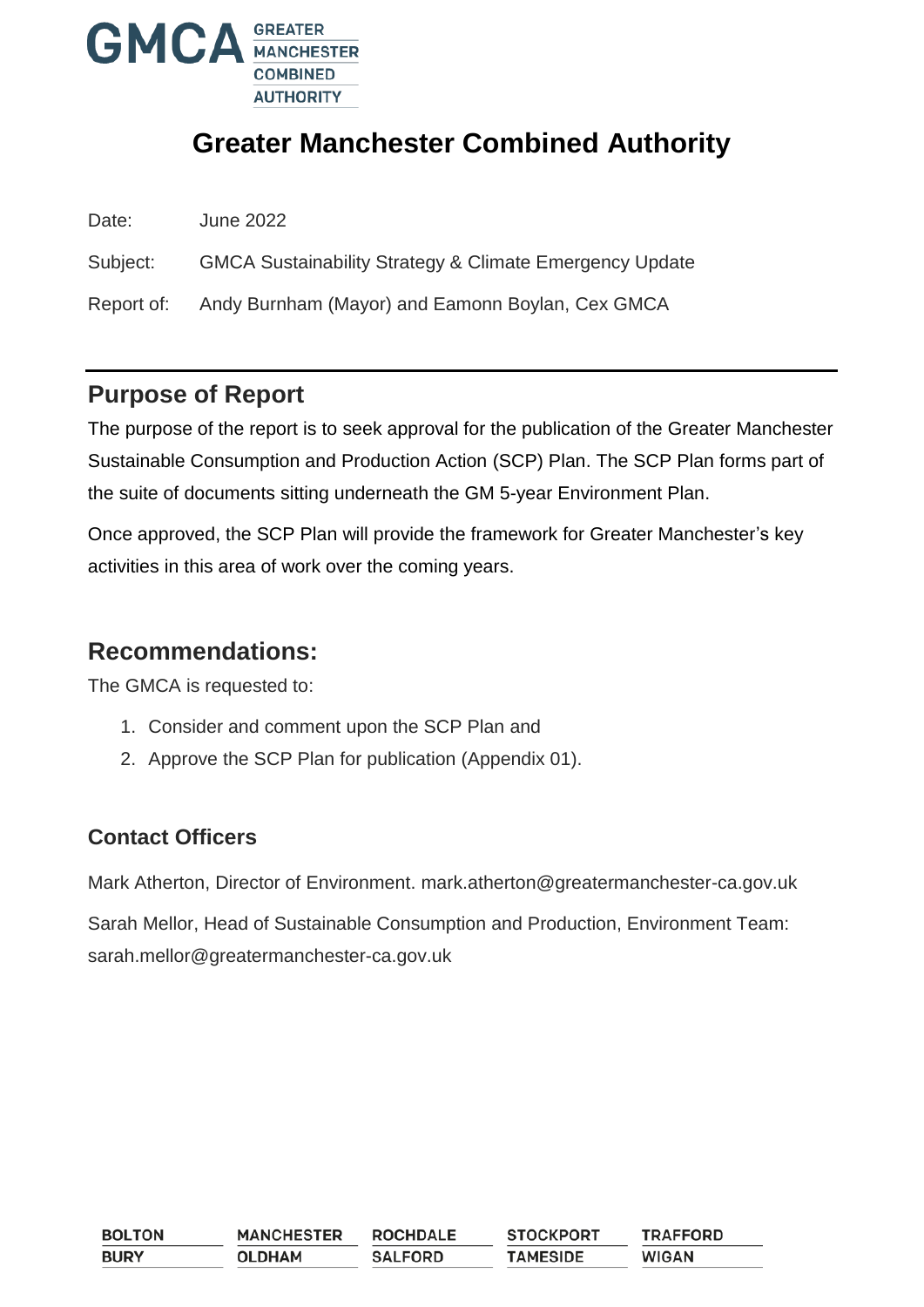# **Equalities Impact, Carbon and Sustainability Assessment:**

### **Results of the [Sustainability Decision Support Tool](http://insidegmca.gmfs.local/tools-and-apps/) to be included here:**

| <b>Impacts Questionnaire</b>                                   |        |                                                                                                                                                                                                                                                                                                                                                                                                                                 |  |  |  |
|----------------------------------------------------------------|--------|---------------------------------------------------------------------------------------------------------------------------------------------------------------------------------------------------------------------------------------------------------------------------------------------------------------------------------------------------------------------------------------------------------------------------------|--|--|--|
| Impact Indicator                                               | Result | Justification/Mitigation                                                                                                                                                                                                                                                                                                                                                                                                        |  |  |  |
| <b>Equality and Inclusion</b>                                  | G      | The Plan looks to raise awareness through community engagement and involvement                                                                                                                                                                                                                                                                                                                                                  |  |  |  |
| Health                                                         |        |                                                                                                                                                                                                                                                                                                                                                                                                                                 |  |  |  |
| Resilience and<br>Adaptation                                   |        |                                                                                                                                                                                                                                                                                                                                                                                                                                 |  |  |  |
| Housing                                                        |        |                                                                                                                                                                                                                                                                                                                                                                                                                                 |  |  |  |
| Economy                                                        | G      | Moving to a circular economy can have a positive social, economic and environmental effect on<br>the conurbation<br>By creating a circular economy it should identify gaps and skills and stimulate economic growth<br>in those areas<br>Innovation is key to developing solutions and end markets for difficult materials<br>Inward investment could potentially through innovation                                            |  |  |  |
| Mobility and<br>Connectivity                                   |        |                                                                                                                                                                                                                                                                                                                                                                                                                                 |  |  |  |
| Carbon, Nature and<br>Fnvironment                              | G      | The SCP Plan looks to reduce carbon emission through its 4 key priority areas                                                                                                                                                                                                                                                                                                                                                   |  |  |  |
| <b>Consumption and</b><br>Production                           | G      | The SCP Plan focuses on key priority areas, as set out in the report, to reduce the level of waste<br>produced<br>A number of projects are currently in place to look at minimising construction waste<br>Managing waste sustainability as possible is a key priority within the plan<br>Moving to a circular economy is a priority withi the SCP Plan<br>PlasticFreeGM continues to be a priority within the SCP work pogramme |  |  |  |
| Contribution to achieving the<br>GM Carbon Neutral 2038 target |        | The SCP Plan and work programme are a critical element to the delivery on GM achieving Carbon<br>Neutral by 2038. As SCP covers a wide range of areas, ensuring that the work programme is<br>sufficiently resourced would improve the contribution to delivery of the overall plan.                                                                                                                                            |  |  |  |
| <b>Further Assessment(s):</b>                                  | N/A    |                                                                                                                                                                                                                                                                                                                                                                                                                                 |  |  |  |
| Positive impacts overall,<br>whether long or short<br>term.    |        | Mix of positive and<br>Mostly negative, with at<br>least one positive aspect.<br>negative impacts. Trade-<br><b>Negative impacts overall.</b><br>offs to consider.<br>Trade-offs to consider.                                                                                                                                                                                                                                   |  |  |  |

### **Risk Management**

All risks regarding the delivery of the 5YEP and SCP theme are set out in the GM Environment Team's Risk Register. There is nothing identified within the SCP section of the register which is currently identified as 'red' status.

### **Legal Considerations**

There are no legal implication of the recommendations set out within the report.

### **Financial Consequences – Revenue**

The SCP Work Plan (Annex 01) sets out expenditure that is within the budget forecasts (2022/23) for certain areas of work. Actions for future years may require additional funds. If so, these would be subject to a separate detailed business case being approved.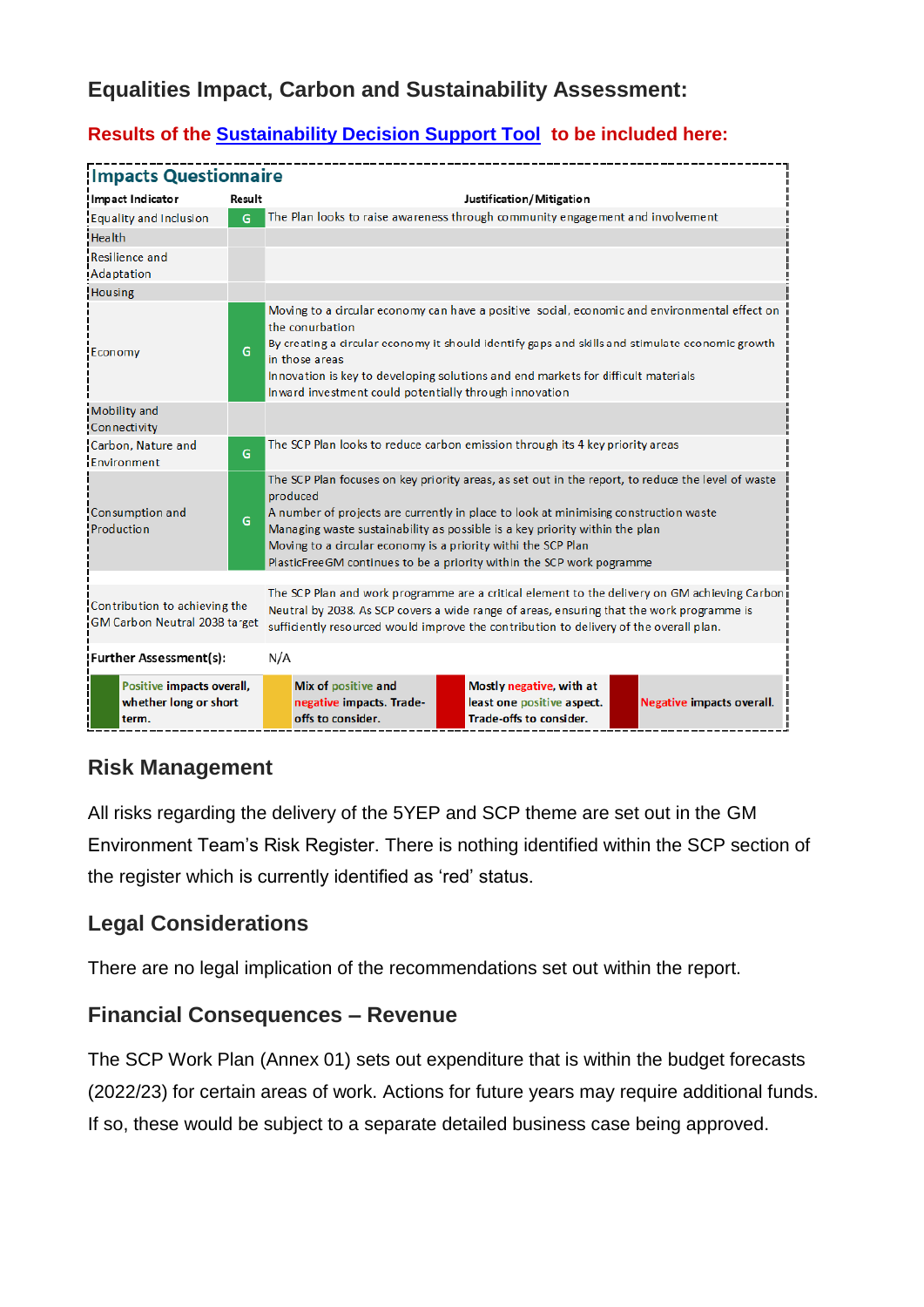# **Financial Consequences – Capital**

There are no capital consequences within the report. Actions for future years may require additional funds. If so, these would be subject to a separate detailed business case being approved.

## **Number of attachments to the report: 2:**

Appendix A: SCP Plan

Annex A: SCP Work Plan 2022-23

# **Background Papers**

**[The Greater Manchester 5 Year Environment Plan](https://gmgreencity.com/wp-content/uploads/2021/08/GMCA_FiveYearEnvironmentPlan_Full.pdf)**

# **Tracking/ Process [All sections to be completed]**

Does this report relate to a major strategic decision, as set out in the GMCA Constitution No

# **Exemption from call in**

Are there any aspects in this report which means it should be considered to be exempt from call in by the relevant Scrutiny Committee on the grounds of urgency? N/A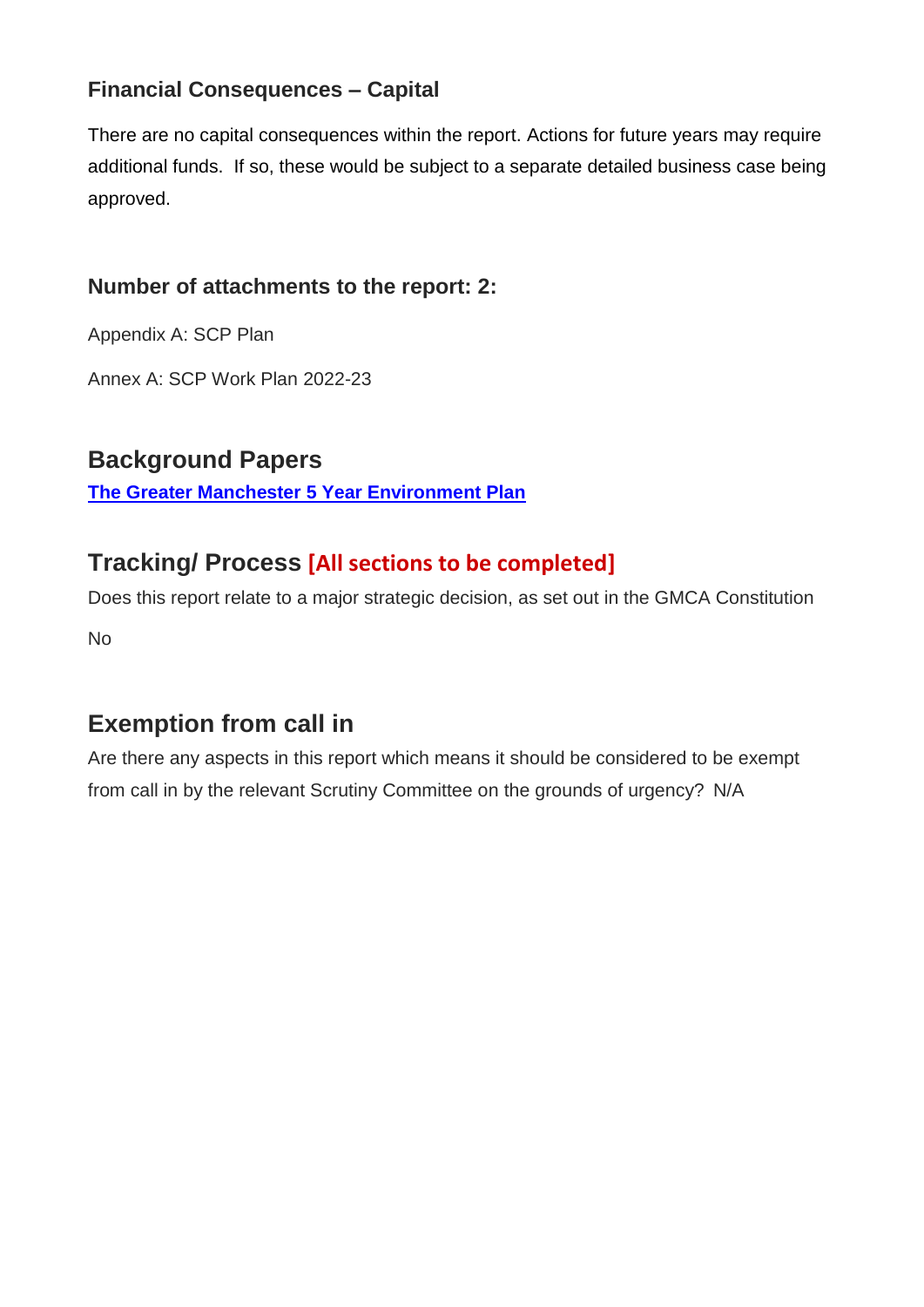# **1. Introduction/Background**

After a year of intensive consultation, the 5-year Environment Plan (5YEP) was launched at the GM Green Summit in 2019. The 5YEP sets out the high-level priorities of the Sustainable Consumption (SCP) Theme which have been progressed. In the intervening period, work has been undertaken to gather evidence and form a consensus on the priority actions required to deliver a SCP Programme for the city region. This work forms the basis of the SCP Plan presented for approval today.

This report sets out the key priorities identified in the SCP Plan along with the SCP work programme for the 2022-23 financial year (Annex 01).

# **2. Sustainable Consumption and Production Plan (SCP)**

The SCP Theme of the GM 5 Year Environment Plan focuses on valuing resources and reducing waste. It also supports our carbon neutral ambitions by identifying actions which will reduce our Scope 3 emissions. The SCP plan is now being finalised for publication and covers 4 key priority areas:

- Moving to a Circular Economy
- Managing Waste Sustainably
- Reducing Food Waste
- Moving to Sustainable Lifestyles

# **2.1 To Move Greater Manchester to Becoming a Circular City**

The aim of this priority is to move towards a more circular economy, where all resources are valued and waste is kept to an absolute minimum. The Plan primarily focuses on 2 key areas:

#### **Industry**

- Sustainable Product Design we need to make more sustainable products that move us away from a 'throw away' society and enable resources to be in use for as long as possible. To achieve this, we need to increase the reusability and recyclability of all components created.
- Resource efficiency to maximise resource efficiency by moving away from linear business models to circular economy models, minimising the use of raw materials and reducing waste at source.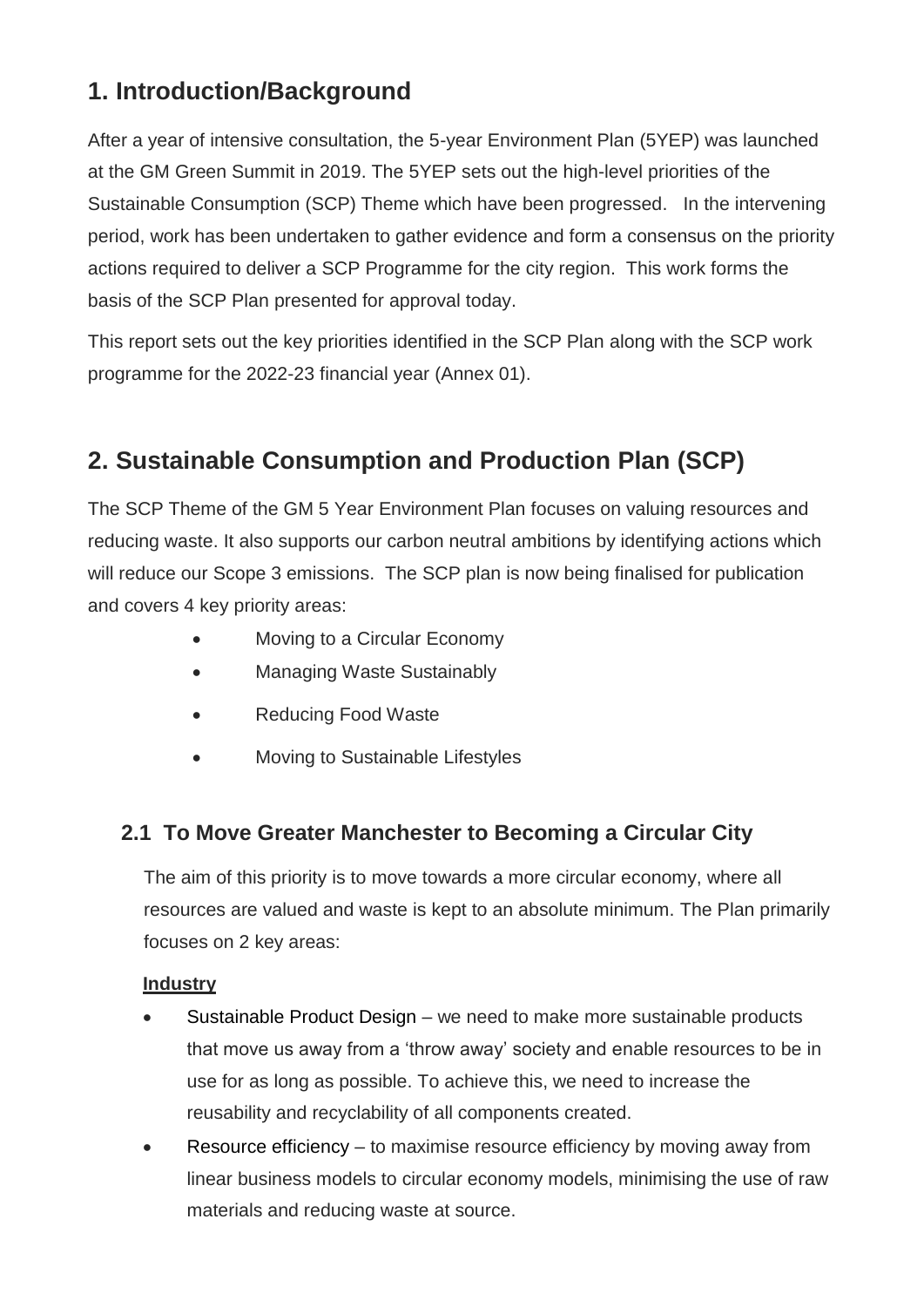Business to Business Approach (B2B) – to create a circular economy we need to engage with all organisations within the sector to understand all the component elements within that industry.

#### **Policy Development & Innovation:**

- Sustainable Procurement we need to ensure that we are procuring the most environmentally sustainable products by embedding environment criteria and promoting circular economy procurement principles within procurement policy and throughout our decision-making processes.
- Resource/Consumption Mapping to fully understand the scale of change required we need to understand the resources we are using.
- Innovation to ensure we can reduce the use of all raw materials, innovation will be critical to find solutions throughout the lifecycle of products and drive the development of a circular economy.

## **2.2 To Manage Waste As Sustainability As Possible**

Turning the majority of waste produced into valuable resources is critical to Greater Manchester becoming a circular city region, so we need to manage our waste as sustainably as possible. This means that we need to reduce the amount of waste produced (through prevention and reuse), recycle as much as possible whilst increasing the quality/value of materials so raw materials use is minimised. To continue to make progress, this priority will focus on 3 main elements:

**1. Business Waste** - We need to fully understand municipal waste arisings within the city region, meaning that we need not only to understand household waste, but also business municipal waste data flows and behaviours to reduce the level of waste arisings and increase recycling.

### **2. Policy Development and Innovation**

- **England's Resource and Waste Strategy** We need to better understand the implications of the newly enacted Environment Act and make informed decisions, based on the environmental and economic impacts of new service provisions and waste management requirements. This will shape the next Greater Manchester Waste Strategy.
- **Policy Development**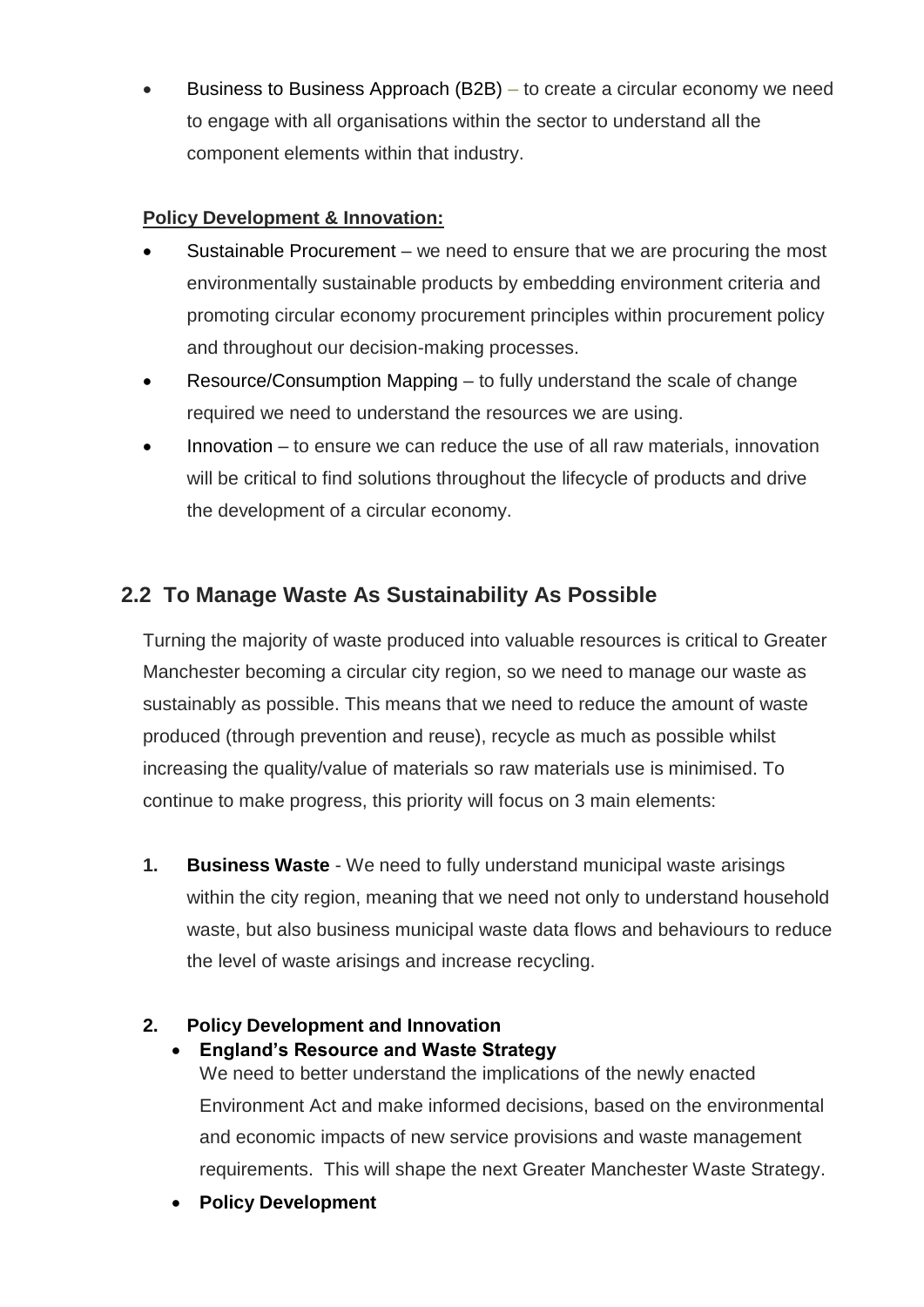To make waste management effective, we need to ensure that the correct infrastructure is in place to make reducing, reusing and recycling as easy as we possibly can.

#### **Innovation**

We need to maximise recycling by using innovation to create sustainable solutions and establish `end markets' that will reduce the amount of raw materials required in product design.

**3. Household Waste** – to meet our ambition to become a carbon neutral city region, we need to reduce waste arisings and maximise recycling, both in terms of quantity and quality. Waste generated by households, and how that is processed, is important to both moving to a more sustainable lifestyle and becoming a circular economy city region.

### **2.3 Reducing Food Waste**

The aim of this priority is to reduce avoidable food waste arising through a sustainable food system approach. We need to reduce the overall amount of food waste generated, ensure we maximise redistribution to ensure that those who are living in financial stress can access such services, ensure that everyone within the conurbation has access to affordable healthy food, increase home growing and composting and stimulate local markets, through a full system approach. To achieve this, we will be working with:

- Public sector bodies, through procurement strategies and other initiatives such as the Food Security Action Network and 'no child goes hungry' campaign.
- Exploring a Good Food Charter to be incorporated within the social value framework.
- Working, through Good Food GM, with stakeholders on the delivery on the Good Food Vision.
- Working with R4GM and stakeholders on food waste campaigns.

# **2.4 Moving to Sustainable Lifestyles**

75% of our total carbon emissions are attributed to households. This means climate change is impacted by the food we eat, the things we buy and throw away, how we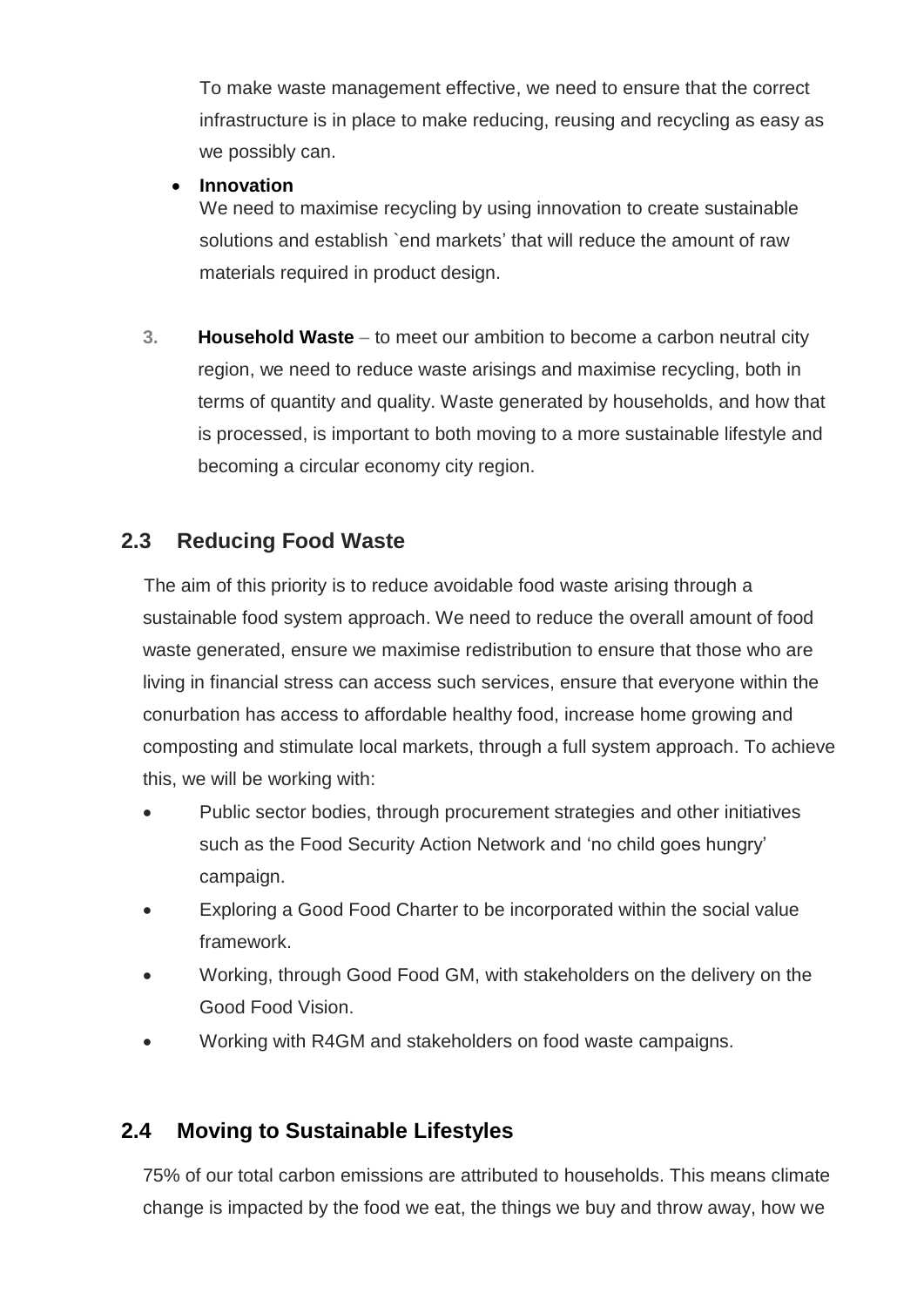travel and how we heat and power our homes. To enable the city region to become carbon neutral we all have a role to play to reduce our own personal carbon footprint by making more sustainable lifestyle choices.

What do we mean by sustainable lifestyles? Sustainability means meeting our own needs without compromising the ability of future generations to meet theirs, so living more sustainable lives looks to reduce waste, reduce our carbon footprint and choose products that are environmentally and socially responsible. It recognises that no one can do everything, but everyone can do something; small changes can make a difference.

As well as the development of the GM [Green Cities website](https://gmgreencity.com/) and review of our social media channels, we are continuing to deliver a communications plan with our internal and external stakeholders to work together to educate, raise awareness and develop campaigns which will engage with GM citizens and encourage them to make more sustainable life choices.

# **3.0 Next Steps - Work Programme**

Once approved, the SCP Plan will provide the framework for Greater Manchester's key activities in this area of work over the coming years.

The SCP Plan will be delivered by a Challenge Group of public, private, third sector and academic partners, formed under the GM Mission Based Approach, reporting in to GMCA via the Green City Region Partnership. The first year of delivery (2022/3) is set out in the attached SCP work programme (Annex A).

# **4.0 Recommendations**

The GMCA is requested to:

- 1. consider and comment on the SCP Plan and
- 2. approve the SCP Plan for publication (Appendix 01).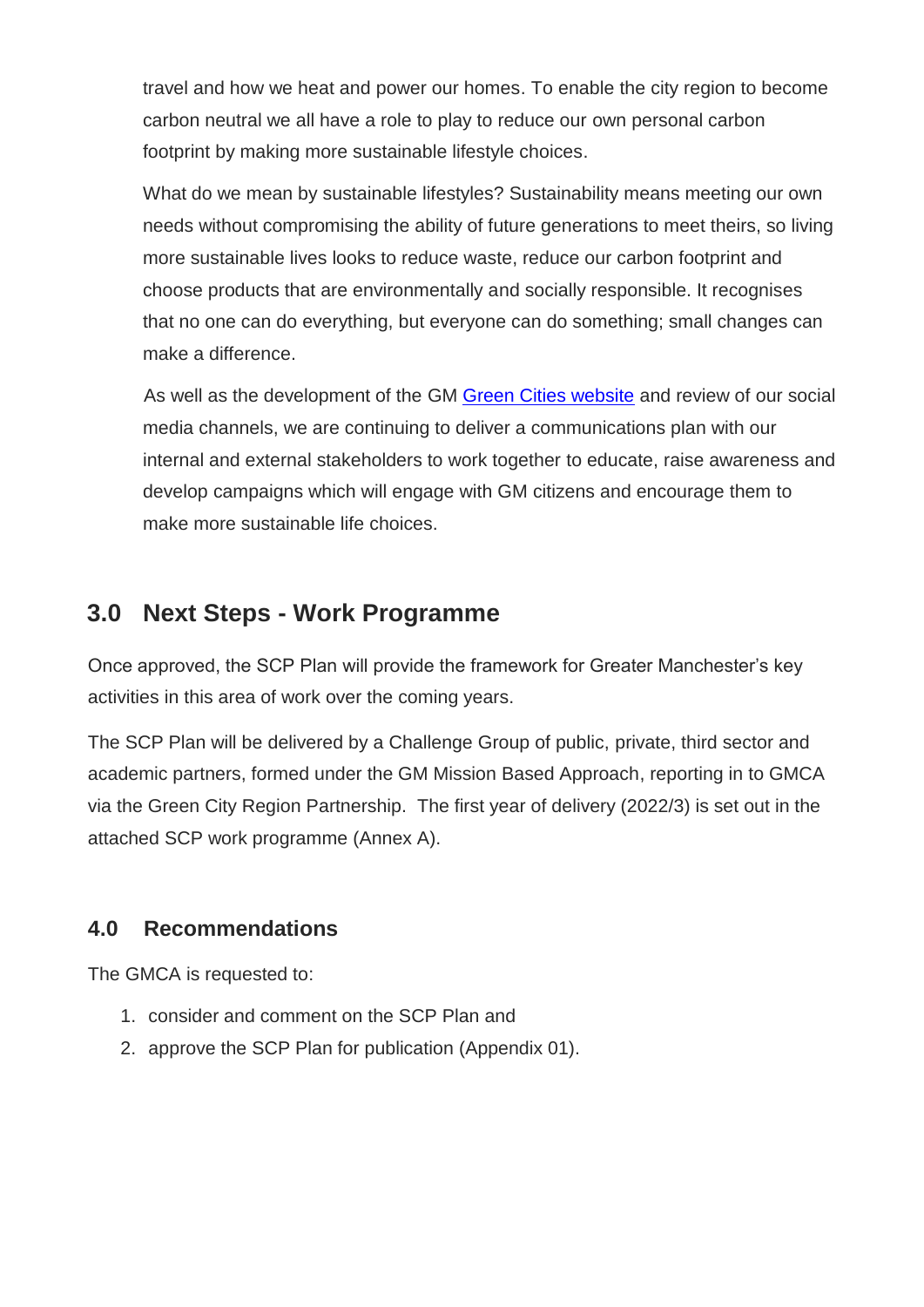|                                                                 | Team: GM Environment Team, SCP Work Programme                                                                                                         |                                                                                                                                                                                                                                                                                                                                                                                                                                                                                        |
|-----------------------------------------------------------------|-------------------------------------------------------------------------------------------------------------------------------------------------------|----------------------------------------------------------------------------------------------------------------------------------------------------------------------------------------------------------------------------------------------------------------------------------------------------------------------------------------------------------------------------------------------------------------------------------------------------------------------------------------|
| <b>Function</b><br>Deliver and/or                               | <b>Actions</b><br>Develop detailed policy reports to support delivery<br>$\bullet$                                                                    | 2021/23 Deliverables<br><b>GM SCP Plan</b><br>$\bullet$                                                                                                                                                                                                                                                                                                                                                                                                                                |
| support development<br>of strategy and policy                   | of the GM 5 Year Environment Plan                                                                                                                     | <b>GM Good Food Vision and Delivery Plan</b><br>$\bullet$                                                                                                                                                                                                                                                                                                                                                                                                                              |
| for Greater<br>Manchester                                       | Support development of Zero Waste Strategy<br>$\bullet$                                                                                               | <b>GM Waste Strategy (£10k)</b><br>$\bullet$<br>Drafting responses to the consultations<br>$\circ$<br><b>Drafting Waste Strategy</b>                                                                                                                                                                                                                                                                                                                                                   |
| Deliver and/or<br>support research to<br>inform strategy/policy | Work with Universities and other partners to deliver<br>$\bullet$<br>research or feasibility studies which further existing<br>policies or programmes | Material flows for circular economy (£40k)<br>$\bullet$<br><b>B2B Platform</b><br>$\bullet$<br><b>Textiles Project</b><br>$\bullet$                                                                                                                                                                                                                                                                                                                                                    |
| development                                                     | Project Funded research with Universities on topic<br>$\bullet$<br>specific policy development                                                        | <b>CIRCuIT City Network: CE Construction (LAWAB)</b><br>REDUCES - Circular Economy Models (MMU)<br>Plastics Centre of Excellence (UoM)<br>$\bullet$<br><b>TRANSFORMS:3D Printing (MMU)</b><br>$\bullet$<br>TRANFORMS: 3D Printing in Construction (MMU)<br>$\bullet$<br><b>REDUCES: CE Policy (UoM)</b><br>$\bullet$<br>One Bin to rule them all (UoM)<br>$\bullet$<br>Climate Change, Sustainability & Inclusion (UoM)<br>$\bullet$<br>Food Procurement (Tyndall Centre)<br>$\bullet$ |
|                                                                 | Procure research on specific knowledge gaps<br>$\bullet$                                                                                              | Food & Garden Waste Analysis (Waste Team)<br>$\bullet$<br>England's Waste Strategy - Cost analysis (Waste<br>Team)<br>Local Levers (£40k)<br>$\bullet$<br>Strategic Environment Assessment (SEA) (£60k?)<br>$\bullet$<br>TEP Assessment (£?)<br>$\bullet$                                                                                                                                                                                                                              |
| Deliver and/or<br>support the delivery<br>of projects           | Reduce the use of single Use plastics<br>$\bullet$                                                                                                    | Deliver PlasticFreeGM Campaign (£3k)<br>$\bullet$<br>Support delivery of Refill scheme<br>$\bullet$<br><b>Local Authorities Public Sector Pact</b><br>Explore further rollout of water fountains<br>$\bullet$                                                                                                                                                                                                                                                                          |
|                                                                 | <b>Sustainable Lifestyles</b><br>$\bullet$                                                                                                            | Small changes make a difference campaign (£30k)<br>$\bullet$                                                                                                                                                                                                                                                                                                                                                                                                                           |